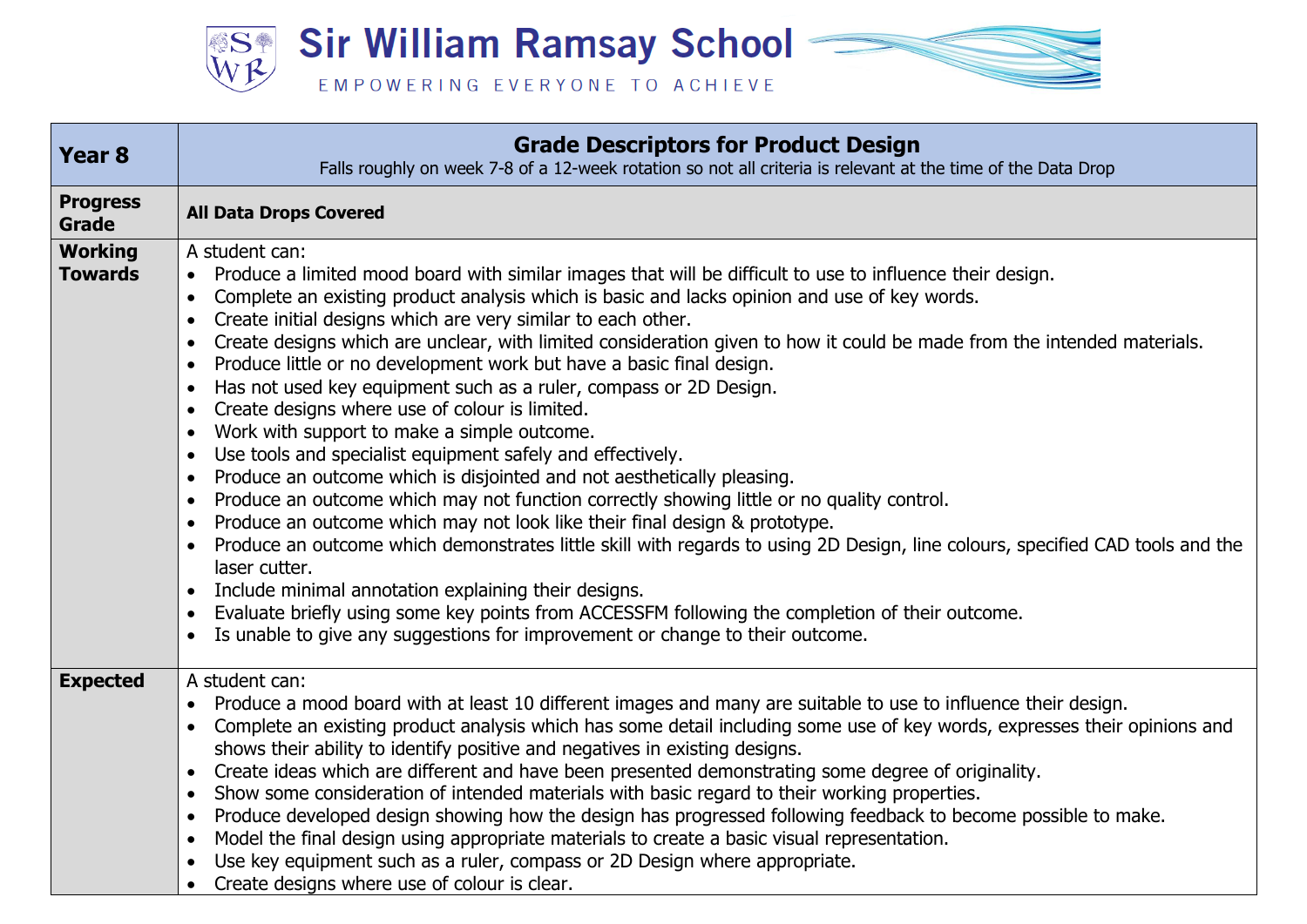|                    | Work with some support to make an outcome with some evidence of accuracy.<br>$\bullet$<br>Consistently used appropriate tools and specialist equipment safely and effectively.<br>$\bullet$<br>Produce an outcome either has a clear design and structure or may be random in places but the composition is still pleasing.<br>$\bullet$<br>Produce an outcome which does function correctly showing consideration of quality control.<br>$\bullet$<br>Produce an outcome does look like my final design and prototype.<br>$\bullet$<br>Produce an outcome with a good finish which demonstrates skill with regards to using 2D Design, line colours, specified CAD<br>$\bullet$<br>tools and the laser cutter.<br>Include annotations explaining their designs throughout the design stage.<br>$\bullet$<br>Evaluate in full sentences using all key points from ACCESSFM following the completion of their outcome.<br>$\bullet$<br>Offer one or two suggestions for improvement or changes to their outcome.<br>$\bullet$                                                                                                                                                                                                                                                                                                                                                                                                                                                                                                                                                                                                                                                                                                                                                                                                                                                                                                                                                                                                                                                                                                                                                                                                                                        |
|--------------------|---------------------------------------------------------------------------------------------------------------------------------------------------------------------------------------------------------------------------------------------------------------------------------------------------------------------------------------------------------------------------------------------------------------------------------------------------------------------------------------------------------------------------------------------------------------------------------------------------------------------------------------------------------------------------------------------------------------------------------------------------------------------------------------------------------------------------------------------------------------------------------------------------------------------------------------------------------------------------------------------------------------------------------------------------------------------------------------------------------------------------------------------------------------------------------------------------------------------------------------------------------------------------------------------------------------------------------------------------------------------------------------------------------------------------------------------------------------------------------------------------------------------------------------------------------------------------------------------------------------------------------------------------------------------------------------------------------------------------------------------------------------------------------------------------------------------------------------------------------------------------------------------------------------------------------------------------------------------------------------------------------------------------------------------------------------------------------------------------------------------------------------------------------------------------------------------------------------------------------------------------------------------|
| <b>Above</b>       | A student can:<br>Produce a mood board with at least 15 different images and most are suitable to use to influence their design.<br>$\bullet$<br>Complete product analysis, which is detailed including regular use of key words, expresses their opinions and shows their<br>$\bullet$<br>ability to identify positive and negatives in existing designs.<br>Create ideas which have been clearly presented with some degree of creativity and flair.<br>$\bullet$<br>Show consideration of intended materials with regard to their working properties as well as ethical issues associated with<br>this.<br>Produce designs with clear development showing how the design has progressed in multiple ways following feedback to<br>become complex but still possible to make.<br>Model the final design using appropriate materials with a degree of skill.<br>$\bullet$<br>Use key equipment such as a ruler, compass, flexi curves or 2D Design at all times.<br>$\bullet$<br>Create designs where use of colour is clear.<br>$\bullet$<br>Work independently to make an outcome with good evidence of accuracy.<br>$\bullet$<br>Consistently use appropriate tools and specialist equipment safely and effectively.<br>$\bullet$<br>Produce an outcome which is structured and has a clear themed design where pieces fit together to form a 'bigger picture'<br>$\bullet$<br>rather than it being a collection of items.<br>Produce an outcome which does function correctly showing consideration of quality control.<br>$\bullet$<br>Produce an outcome which clearly resembles their final and prototype.<br>$\bullet$<br>Produce an outcome which demonstrates a good level of skill with regards to 2D Design, line colours, specified CAD tools and<br>the laser cutter.<br>Include detailed annotations making full use of key words explaining their designs throughout the design stage.<br>$\bullet$<br>Evaluate in detailed full sentences using all key points from ACCESSFM following the completion of their final outcome.<br>$\bullet$<br>Give one or two suggestions for improvement or changes to their final outcome which have been justified and sketched to<br>$\bullet$<br>enable further understanding of the points being suggested. |
| <b>Exceptional</b> | A student can:                                                                                                                                                                                                                                                                                                                                                                                                                                                                                                                                                                                                                                                                                                                                                                                                                                                                                                                                                                                                                                                                                                                                                                                                                                                                                                                                                                                                                                                                                                                                                                                                                                                                                                                                                                                                                                                                                                                                                                                                                                                                                                                                                                                                                                                      |